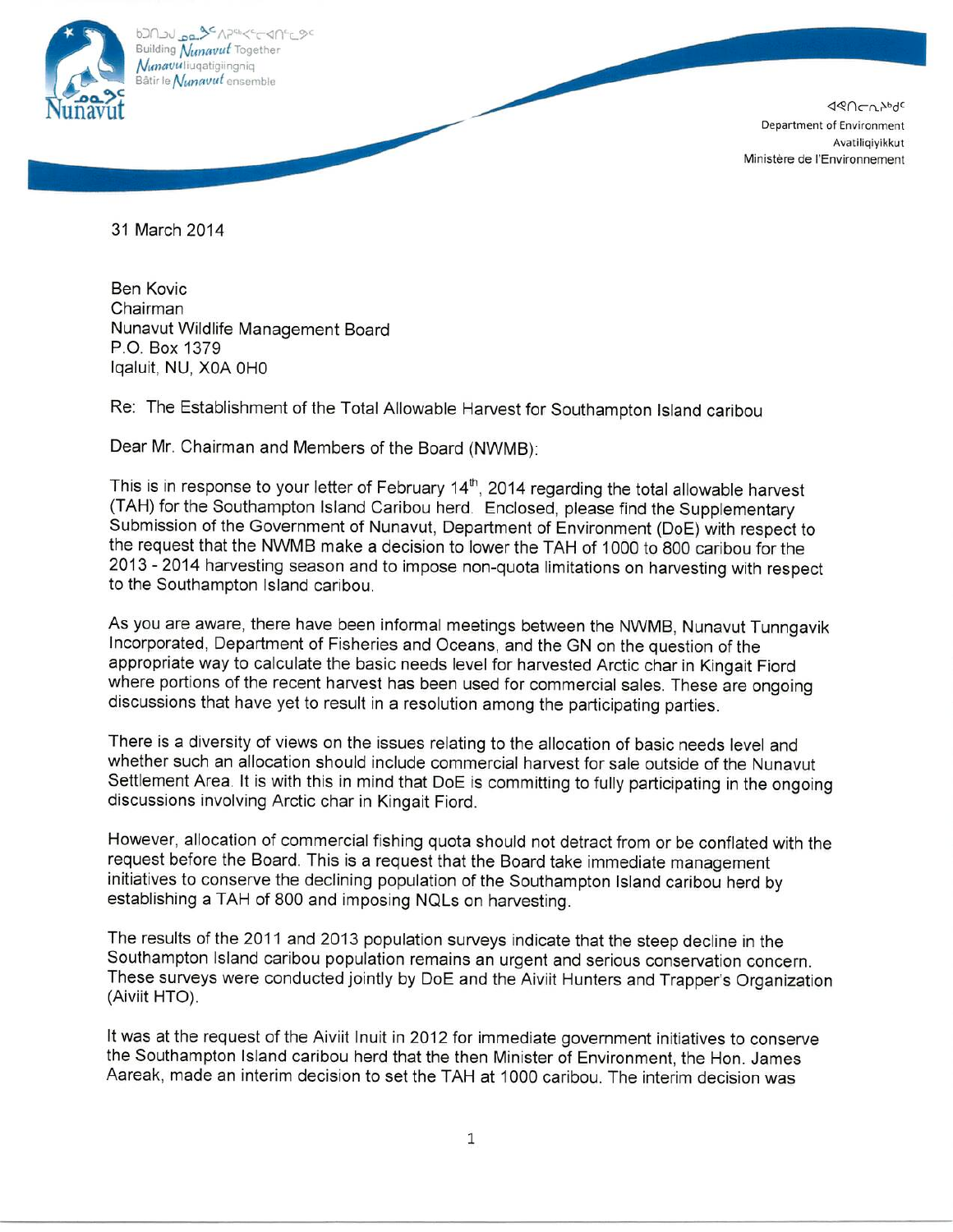made with the expressed support of the NWMB. The interim decision is set to expire in July 2014.

It has also come to our attention that on March 14, 2014, the Hamlet Mayor and the Council of Coral Harbour requested the Aiviit HTO to assist in managing the harvest of Southampton Island caribou herd. The Mayor advised that in the last 2 months, over 17,000 pounds of meat have been sent to mostly Baffin Island communities. He is concerned that should this practice continues, it "will significantly decrease the caribou population."

Given the clear and uncontroverted evidence of a serious conservation problem with respect to the Southampton Island caribou population, we request that the Board take immediate management actions in support of DoE and the Aiviit HTO to conserve the population.

Sincerely,

Drikus Gissing

Director of Wildlife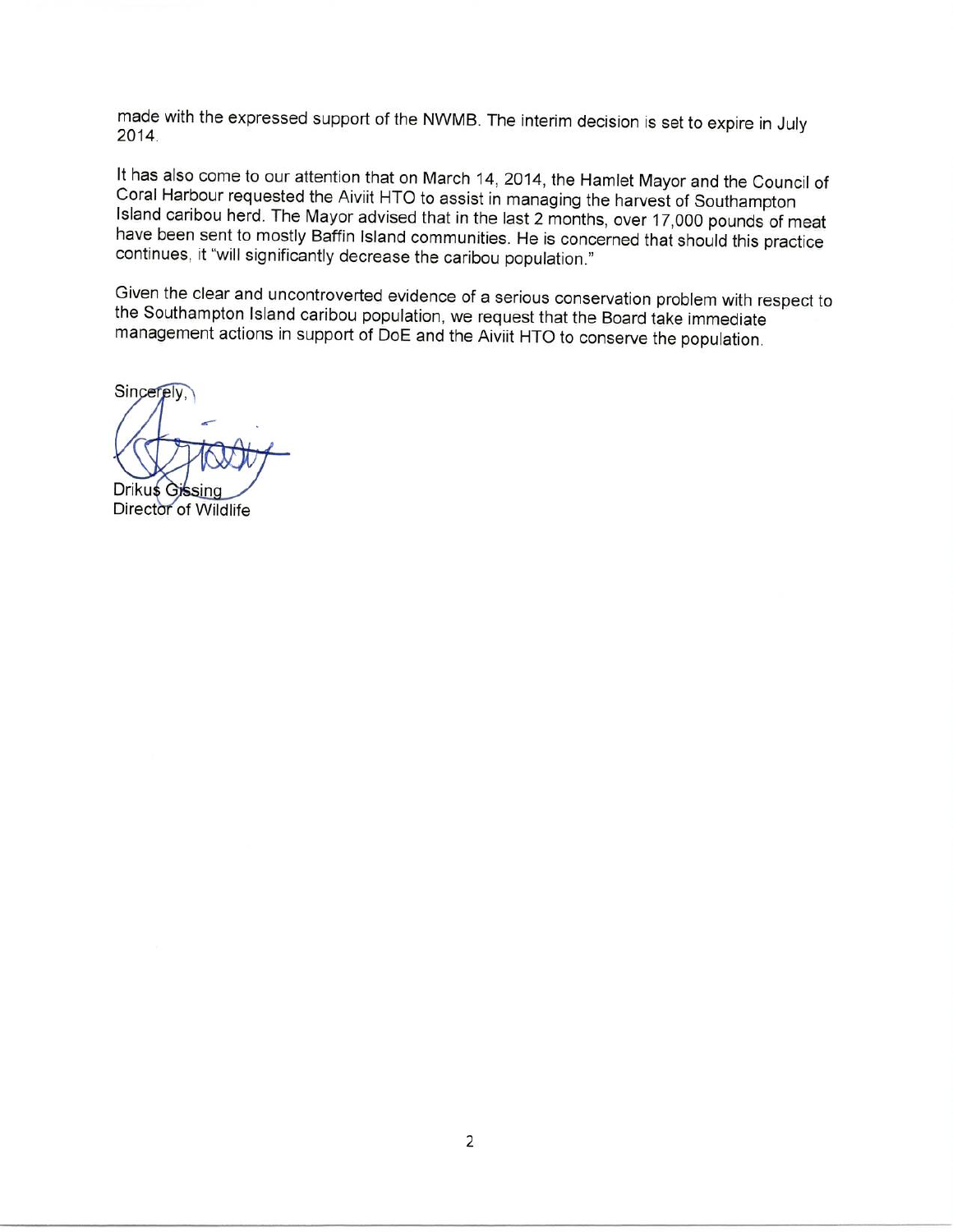

020799479442904290 Building Nunavut Together Nunavuliuqatigiingniq Bâtir le Nunavut ensemble

> ᐊᕙᑎᓕᕆᔨᒃᑯᑦ Department of Environment Avatiliqiyikkut Ministère de l'Environnement

# **GOVERNMENT OF NUNAVUT DEPARTMENT OF ENVIRONMENT**

# **SUPPLEMENTARY SUBMISSION TO THE NUNAVUT WILDLIFE MANAGEMENT BOARD**

# **FOR: INFORMATION: DECISION: X**

**ISSUE:** The establishment of the Total Allowable Harvest (TAH) for Southampton Island **Caribou** 

## **INTRODUCTION AND OVERVIEW:**

The Government of Nunavut Department of Environment (DoE) respectfully provides this supplement to its previous written submission titled: *Request a decision to lower the current Southampton Island Caribou TAH of 1,000 caribou to 800 caribou for the 2013/14 harvesting season.*

#### **This supplementary submission is organized in two parts.**

#### *Part 1 will provide:*

- 1. Summary of the Current Status of Southampton Island caribou population;
- 2. Management Considerations; and
- 3. A recommendation for a Total Allowable Harvest (TAH) for Southampton caribou.

## *Part 2 will provide:*

- 1. An outline of the issues to be considered by the Board;
- 2. A chronology of events;
- 3. DoE's submission on the proposed approach regarding:
	- a) The relevant factors to be considered by the Board in setting the regional total allowable harvest (TAH) for the Southampton Island caribou population.
	- b) The relevant factors to be considered by the Board in striking basic needs levels (BNL) for the Southampton Island caribou population.
	- c) The appropriate harvest numbers to be used in the calculation of the regional BNL for the Southampton Island caribou population; and
- 4. Proposal for NWMB decisions.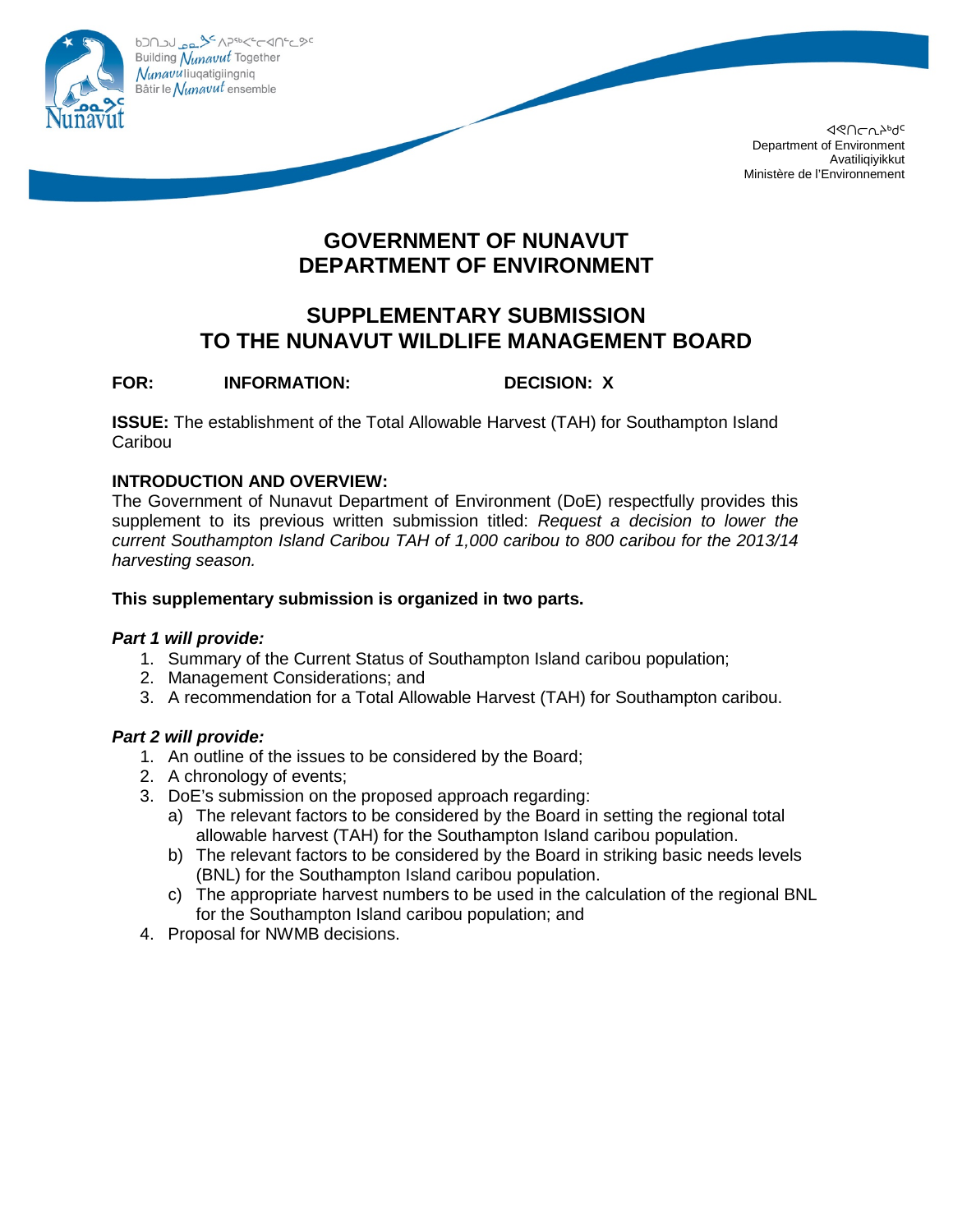#### **EXECUTIVE SUMMARY**

The Southampton Island caribou population has suffered a serious decline since 1997 and recent survey results indicate that the population is not yet recovering, despite interim management decisions which have significantly reduced harvesting. The Nunavut Wildlife Management Board (NWMB) is the main instrument for wildlife management in the Nunavut Settlement Area and has sole decision making responsibilities in relation to the establishment of a TAH and the imposition of Non-Quota Limitations (NQL) on Inuit harvesting.

Such restrictions can only be imposed on Inuit when there are conservation concerns in relation to a population of wildlife.

In this case, DoE submits that there is clear, uncontroverted evidence of a serious conservation problem with respect to the Southampton Island caribou population. DoE has worked closely with the Aiviit Hunters and Trappers Organization (HTO) to survey the caribou population and assist them to develop proposed solutions. This led to the April 2012 request to the NWMB to establish a TAH and impose NQLs on harvesting in relation to Southampton caribou. This submission is in support of that Aiviit HTO management proposal.

In DoE's submission, the most important of the decisions required of the NWMB is the establishment of the TAH. This decision is not related to questions of allocation and is driven entirely by considerations of conservation. We urge the Board to make an early decision approving the Aiviit HTO proposal to reduce the TAH to 800 caribou for the 2014- 15 harvesting year and beyond, until the caribou population recovers.

The Nunavut Land Claims Agreement (NLCA) requires that where a TAH has been determined that a basic needs level (BNL) be struck in accordance with Article 5 of the NLCA. DoE has addressed Southampton BNL in part 2 of this submission and respectfully submits that the circumstances related to the history of commercial caribou harvesting on Southampton Island are unique and that the evidence summarized in this submission indicates that commercial harvesting should not be included in BNL calculations in this case. DoE suggests that each BNL calculation must be addressed in its specific factual context. We also respectfully suggest that the NWMB should avoid making broad rulings on the approach to BNL calculation which could fetter its discretion in the future. DoE and the Government of Nunavut are of the view that each such instance should be determined on its own facts and on its own merits.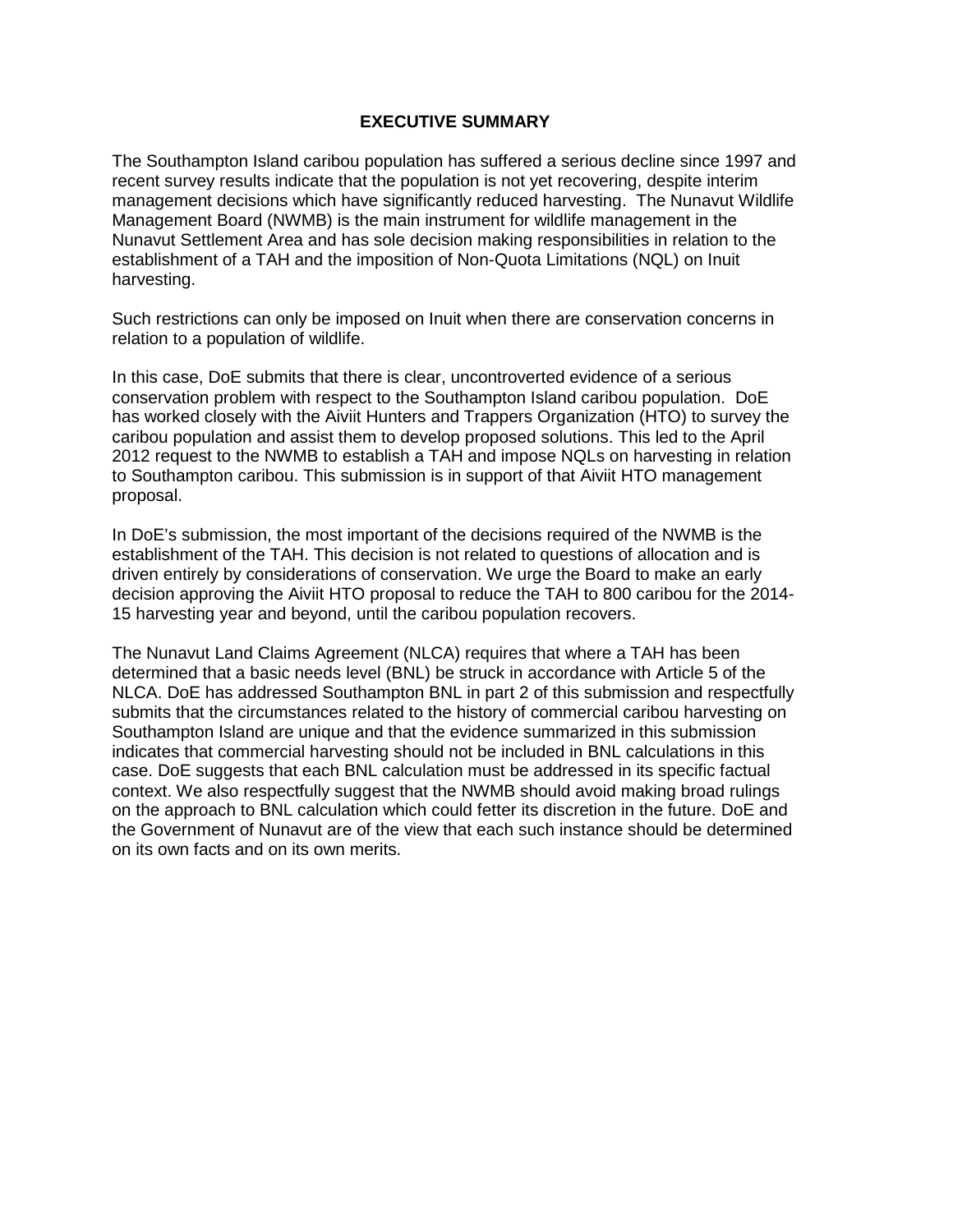#### **PART 1: THE EVIDENCE AND MANAGEMENT CONSIDERATIONS**

#### **1. Summary of Current Status of Southampton Caribou**

- Southampton Island caribou have declined approx. 80% between 1997 & 2013 largely due to an observed reduction in pregnancy rates from 80% in 2000, to 40% in 2011;
- The June 2013 survey estimated 7,287 +/- 1,045 (95% CI) adult caribou (preliminary estimate subject to change), 616 caribou less than the June 2011 estimate of 7,903 +/- 1,261 (95% CI). These results suggest that since the 2011 survey, the caribou harvest has been above sustainable limits (Figure 1);
- Extremely low pregnancy rates, (below 50% of adult cows) are equally concerning and likely related to the effects of the reproductive disease *Brucella suis* (Brucellosis);
- As well, there is indication of over-harvest of breeding females for inter-settlement trade as a result of the increased sale of Southampton Island caribou meat across Baffin Island communities. This may be attributable to increased access to the internet and to sales of caribou resulting from use of social media. There is also evidence of customers offering higher payment for fat caribou, which during the winter and spring seasons, are predominantly pregnant females.



**Figure 1** Survey history of the Southampton Island Caribou Herd from introduction in 1968 to the most recent survey in May 2013.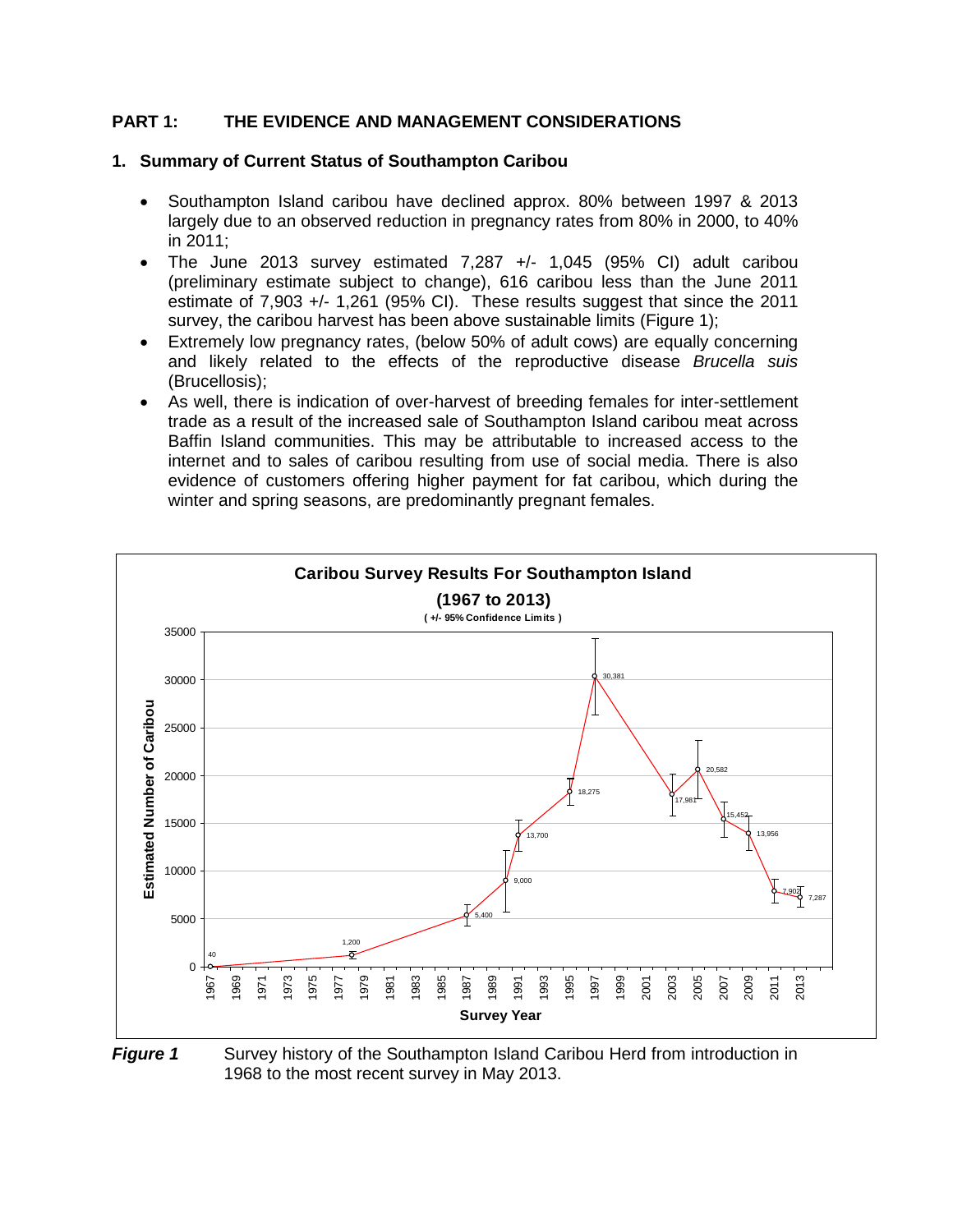### **2. Management Considerations**

- The Aiviit Hunter and Trapper Organization (Aiviit HTO) and Department of Environment, Government of Nunavut (DoE) conducted joint aerial population surveys to estimate the caribou numbers on Southampton Island in June 2011, 2012 & May 2013. Of the three recent surveys, the June 2011 and May 2013 were completed;
- The results indicate that the herd has continued to decline despite the current TAH of 1000 caribou;
- Given an estimated sustainable harvesting rate of 11% (considered high for barren-ground caribou), a harvest of 800 caribou / year should maintain current population levels.
- Exceeding 800 caribou / year will put the herd at high risk of continued decline;
- The Aiviit HTO and DoE are in complete agreement with the recommended reduction of the TAH from 1000 to 800 caribou for the 2014/15 harvesting season;
- As a result, DoE requests that the NWMB approve the recommendation to reduce the Southampton Island Caribou TAH from 1000 caribou to 800. We also request the continuation of the current non-quota limitations on caribou harvests across the Island, namely: prohibit harvesting of any and all mature bulls on the island and prohibit harvesting of any and all cow/calf pairs (the "two NQLs");
- We further request that any TAH established as part of this process remain in place until such time as new information becomes available.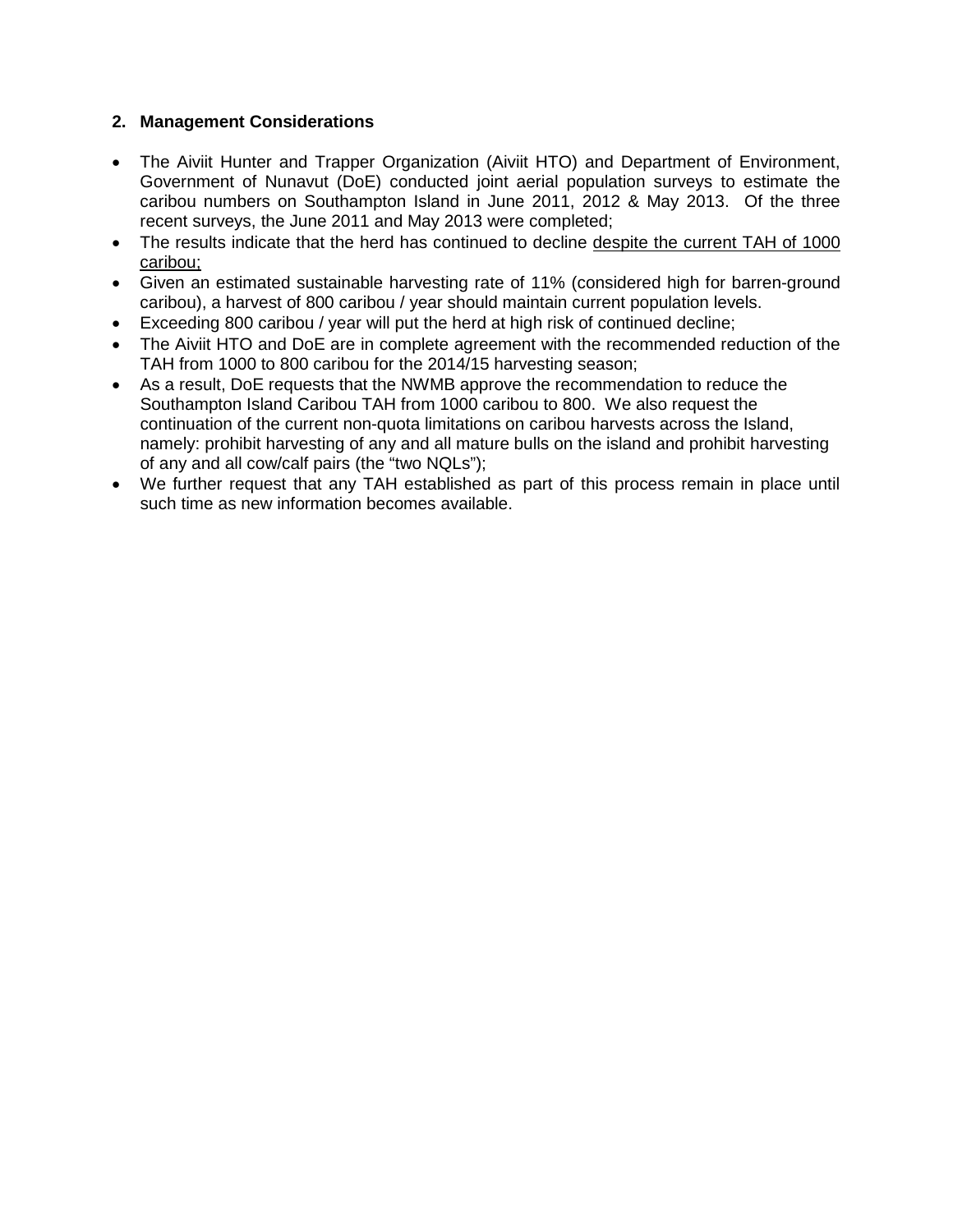#### **PART 2**

#### **1. Issues to be considered by the Board**

DoE respectfully submits that the following considerations should be addressed by the Board in making its decision regarding whether or not to lower the current Southampton Island Caribou TAH of 1,000 caribou to 800 caribou.

- 1. The relevant factors to be considered by the Board in setting the regional total allowable harvest (TAH) for the Southampton Island caribou population.
- 2. The relevant factors to be considered by the Board in striking basic needs levels (BNL) for the Southampton Island caribou population
- 3. The appropriate harvest numbers to be used in the calculation of the regional BNL for the Southampton Island caribou population.

#### **2. Chronology of events**

In June 2011, DoE and the Aiviit HTO completed the joint aerial population survey of Southampton Island.

In the fall of 2011, DoE and Aiviit HTO conducted community meetings and consultations to discuss concerns over the caribou population decline from 30,381 to 7,762 between 1997 and 2011. DoE also presented information regarding factors that have contributed to the decline in health and productivity of the population.

On March 12, 2012, the Aiviit HTO requested that the Minister of Environment, Government of Nunavut (Minister) take immediate actions to manage the harvest of the population of Southampton Island Caribou.

Specifically, the Aiviit HTO requested that the Minister take the following management actions:

- Establish a Total Allowable Harvest (TAH) of 600 until June 2012 and a TAH of 1000 until June 31, 2013.
- Ban all forms of commercial harvesting and remove all tag and tag allocations related to any and all commercial harvest of Caribou on Southampton Island including White Island.
- Establish two non-quota limitations: restricting the harvesting of any and all mature bulls on the island and restrict the harvesting of any and all cow/calf pairs (the "two NQLs").

In April 2012, at the request of the Aiviit HTO, DoE recommended that the NWMB set the TAH for Southampton Island population at 1000 caribou for the 2012-2013 harvesting season and impose the two NQLs.

The following is a summary of the reasons provided by DoE in support of its recommendation:

• The Southampton Island Caribou population has declined from 30,381 to 7,762 caribou between 1997 and 2011, representing a drop of approximately 75%.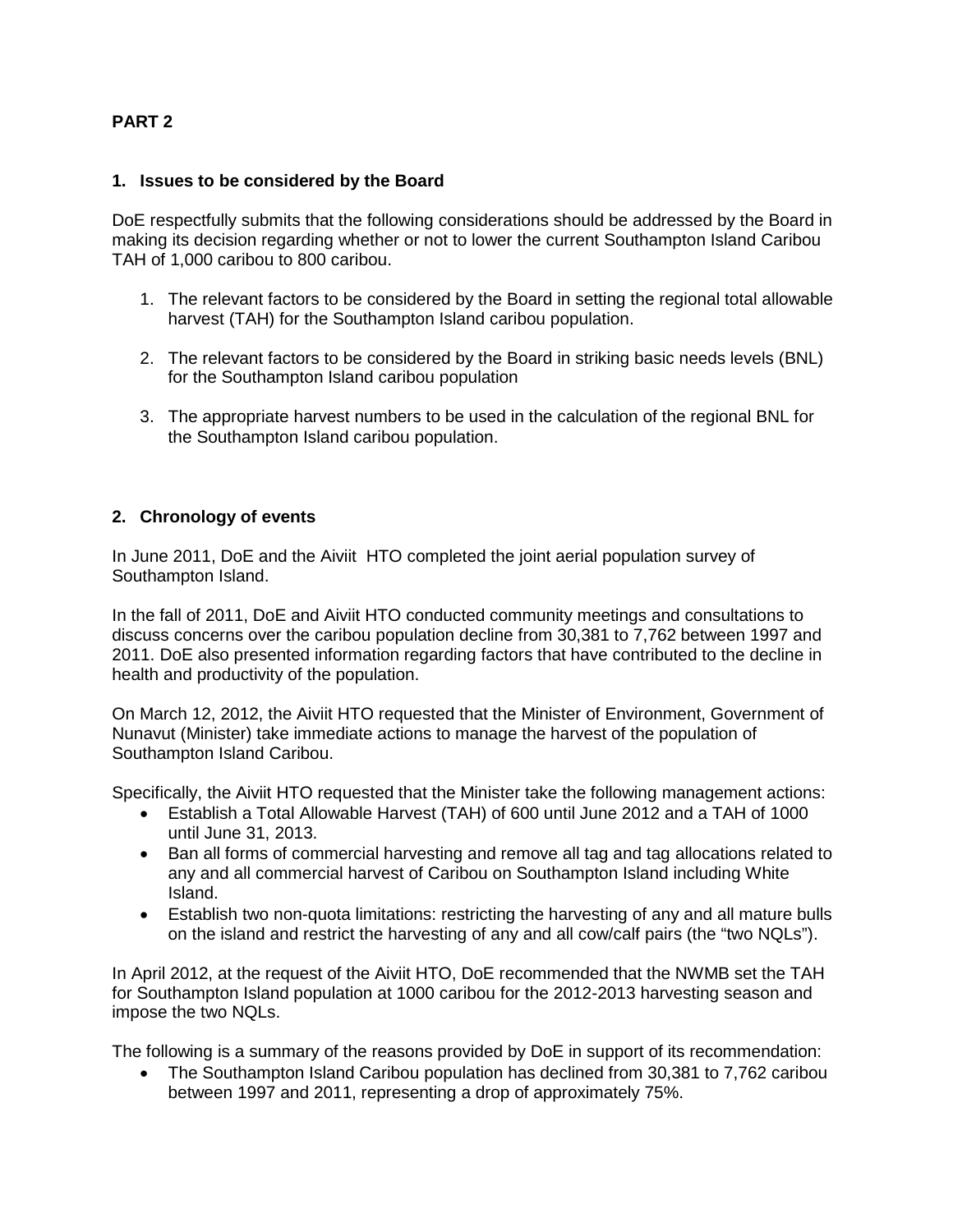- Examination of the Southampton Island Caribou also indicated the herd's general health to be extremely poor, with pregnancy rates falling from 80% in 2000 to below 40% in 2011.
- The Brucella prevalence in excess of 50% has indicated a resurgence of the disease in the population.
- Harvesting level from July 2011 to January 2012 was more than 1,600 caribou. Up to 779 caribou were harvested for export to other Nunavut communities as of January  $10<sup>th</sup>$ , 2012. This increase in caribou harvesting is likely a result of a developing export market using social networking site like "Facebook" and "sell & swap" to sell Southampton Island caribou to other Baffin Island communities.

In response, the NWMB indicated that it could not complete a full review to render a decision by the requested date of July 1, 2012. As a result, the Board recommended the Minister make an interim decision to set the TAH at 1000 and impose the two NQLs for harvesters of the Southampton Island Caribou Population, until such time as the Board has conducted a full review of the interim decision (Interim Order).

The Interim Order came into effect on July 1, 2012 until June 30, 2013. On May 15, 2013, the NWMB agreed with DoE's request to extend the Interim Order until June 30, 2014.

In late May 2013, DoE and the Aiviit HTO finalized the joint aerial population survey of caribou on Southampton Island. The results suggest that since the 2011 survey, the population has continued to decline based on the current harvest level of 1000 caribou or 6pprox.. 11% of the total population. As a result, the Aiviit HTO and DoE jointly recommended a harvest reduction from 1000 to 800 caribou over the 2013-2014 harvesting season.

In August 2013, DoE requested NWMB to support the decision to reduce the Southampton Island caribou TAH from 1000 to 800 as well as to maintain the current two NQLs across the Island.

The NWMB scheduled a public hearing for December  $10<sup>th</sup>$  and  $11<sup>th</sup>$ , 2013 to address the proposed decrease of the TAH for Southampton Island caribou from 1000 to 800.

In October 23, 2013, the NWMB convened its pre-hearing consultation with the community members of Aiviit.

During the course of the public hearing in December of 2013, the NWMB adjourned the hearing in order to allow DoE to provide its position on the calculation of the BNL for this island caribou population.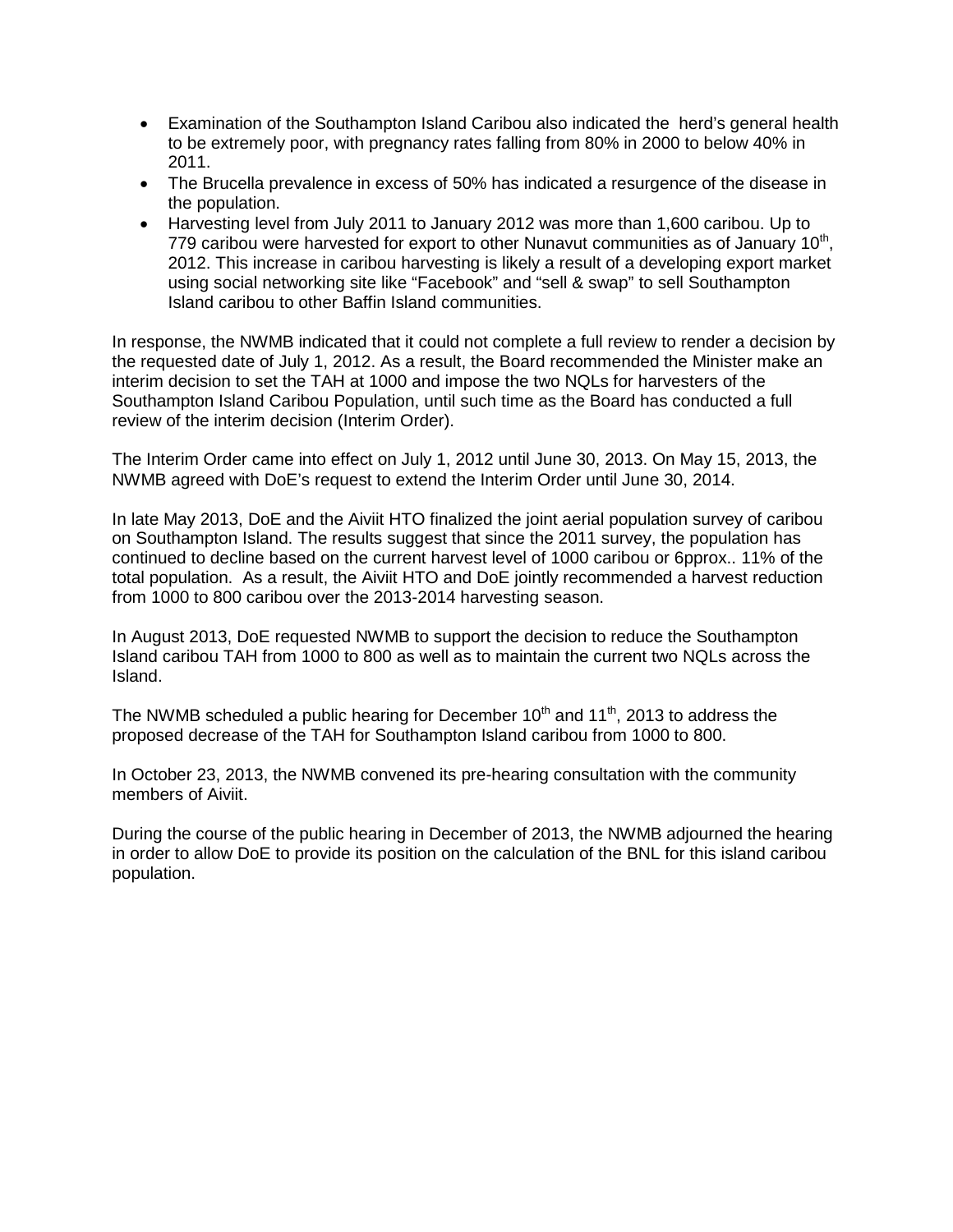## **3. DoE submits the following suggested approach:**

# **1. Factors to consider in setting the TAH for the Southampton Island caribou herd**

# *a) Conservation*

The NLCA established that the wildlife management system and the exercise of Inuit harvesting rights are governed by and subject to the principles of conservations which are set out in section 5.1.5 of the NLCA.

The principles and objectives framing the Inuit rights to wildlife and wildlife management set out in Article 5 underscore the need for conservation of the resource, not only to sustain wildlife and the ecosystem, but to ensure that Inuit have the opportunities to harvest, now and in the future.<sup>[1](#page-8-0)</sup> The NWMB's decision regarding a harvest level for the Southampton Island caribou should be based on the best scientific and Inuit Qaujimajatuqangit (IQ) information available at the relevant time.

The matter before the NWMB for a decision is specific to the circumstances set out above. Specifically, the results of the 2011- 2013 Southampton Island caribou population surveys have shown a steep and alarming decline in caribou numbers.

At the same time, factors such as the resurgence of the Brucellosis disease have contributed to the decline in health and productivity of the population. This is in combination with the recent increase of caribou being harvested for sell to other Baffin Island communities as a result of a developing inter-settlement trade market using communication technology such as social networking site like "Facebook" and "sell & swap".

Together these factors have resulted in serious and ongoing concerns about the sustainability of the herd. These concerns are shared by the Aiviit HTO, which organization has requested that the Minister take immediate management initiatives to conserve the population. The Minister is in full agreement with the HTO and supports their request.

We submit that in the circumstances there is clear and uncontroverted evidence of a serious conservation problem and that the NWMB can and must act to address it. The NLCA sets out the principles of conservation and DoE submits that in order to sustain the Southampton caribou population that the Board must act. In our view, the need for such action is urgent.

# *b) Allocations of harvest quota are not required in setting the TAH*

Setting the TAH for the Southampton Island caribou does not require the Board to make a determination on questions relating to allocation of harvest quota, including the allocation of the basic needs level. Only after the TAH is set does the question of allocation arise. At that point, the BNL constitutes a first demand on the allowable harvest.

Section 5.6.1 of the NLCA provide that "where a total allowable harvest for a stock or population of wildlife has not been established by the NWMB … an Inuk shall have the right to harvest that stock or population in the NSA up to the full level of his or her economic, social and cultural needs, subject to the terms of this Article."

 $\overline{a}$ 

<span id="page-8-0"></span> $<sup>1</sup>$  Articles 5.1.2 and 5.1.3.</sup>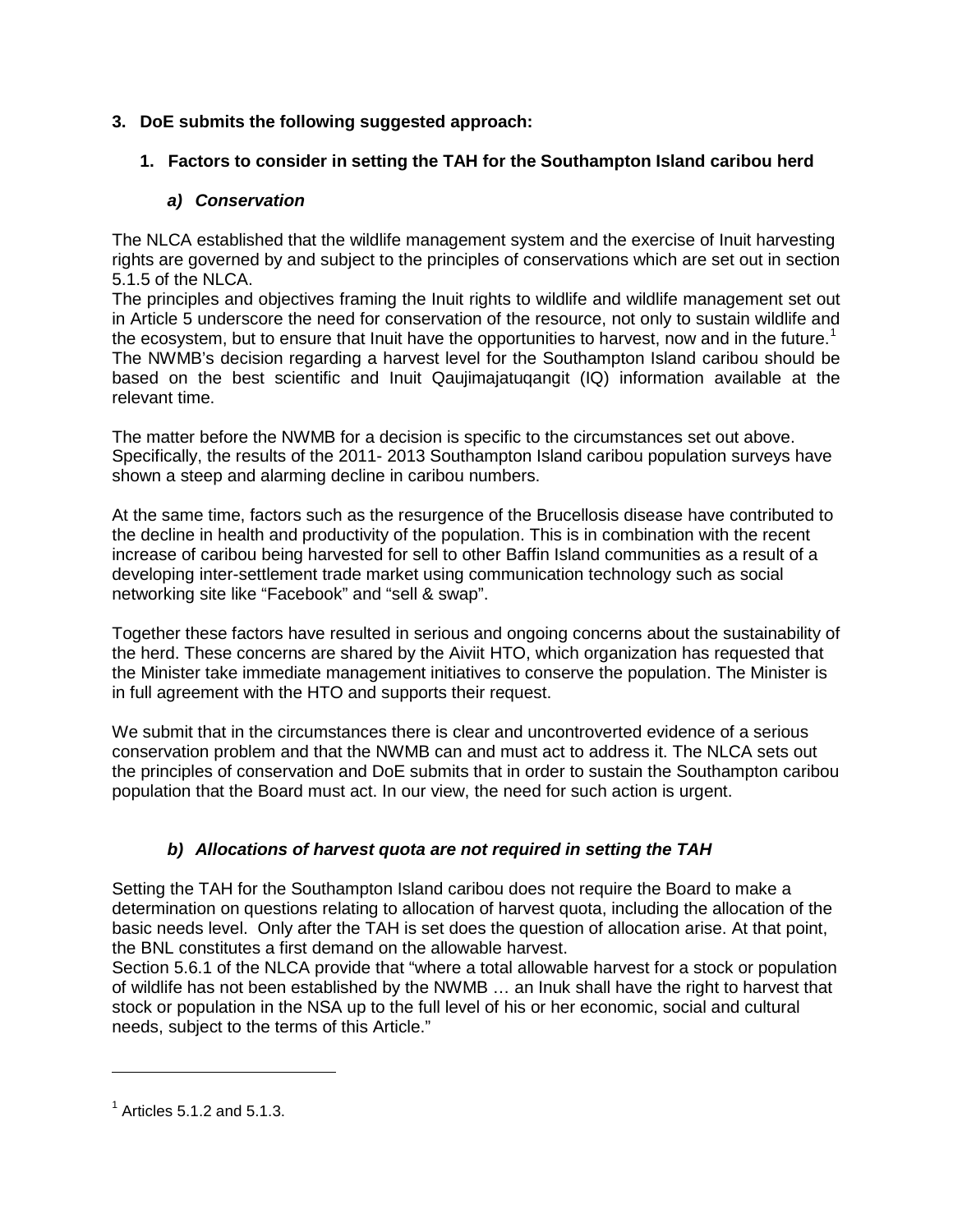For further clarity, section 5.6.2 provides that the "full level needs means full level of harvest."

The current TAH of 1000 caribou and the two NQLs for the Southampton Island caribou population were set for the first time by the Minister on July 1, 2012. No BNLs were set at that time nor was one necessary, as the Aiviit Inuit were allocated with the total allowable harvest of 1000 caribou or the full level of their economic, social and cultural needs.

As indicated, the Board is not required to consider questions of harvest quota allocation – including allocation of basic needs level – when setting the harvest level for Southampton Island caribou. We urge the NWMB to make its TAH decision as soon as possible. Concerns related to the appropriate BNL can be addressed subsequently.

# **2. Factors to consider in setting the BNL for the Southampton Island caribou herd**

Based on the formula set out in the NLCA, the actual calculation of a BNL is an arithmetic exercise. It must be based on the data available either from the Nunavut Wildlife Harvest Study (the Study) or more recent harvest information. Calculation of BNL must be, in our submission, entirely evidence driven.

In the case of Aiviit, there has been no previous TAH for caribou and the Aiviit HTO did not nominate a year<sup>[2](#page-9-0)</sup> to apply to the calculation of TAH at the conclusion of the Study.

Consequently, the Aiviit BNL should be calculated based on section 5.6.23 of the NLCA:

5.6.23 Where a total allowable harvest is established with respect to a stock or population not previously subject to a total allowable harvest, the NWMB shall calculate the basic needs level as the higher of:

(d) an amount based on data from the original five year harvest Study, calculated according to the method described in Sub-section 5.6.21(a), or, where an HTO has previously elected the method described in Sub-section 5.6.21(b), the harvest level of the stock or population in the identified year; or

(b) the aggregate of the greatest amount harvested in any one year during the five years prior to imposition of a total allowable harvest and the average annual amount taken over the five years of the Study, which aggregate is then divided by two.

The question is: which animals harvested by Inuit should be included in the "amounts" and "aggregates" referred to in section 5.6.23? In other words, what is the scope of harvesting which should be included in the Aiviit BNL?

## **a)** *Traditional and Current Uses of Wildlife*

The principles and objectives set out in Article 5 of the NLCA stipulate that Inuit harvesting rights flow from their traditional and current uses of wildlife. In addition, Inuit harvesting rights under sections 5.6.1 and 5.6.2 are subject to the terms of Article 5, among the most important of which are the principles of conservation, set out in section 5.1.5.

 $\overline{a}$ 

<span id="page-9-0"></span> $2$  5.6.22 of the NLCA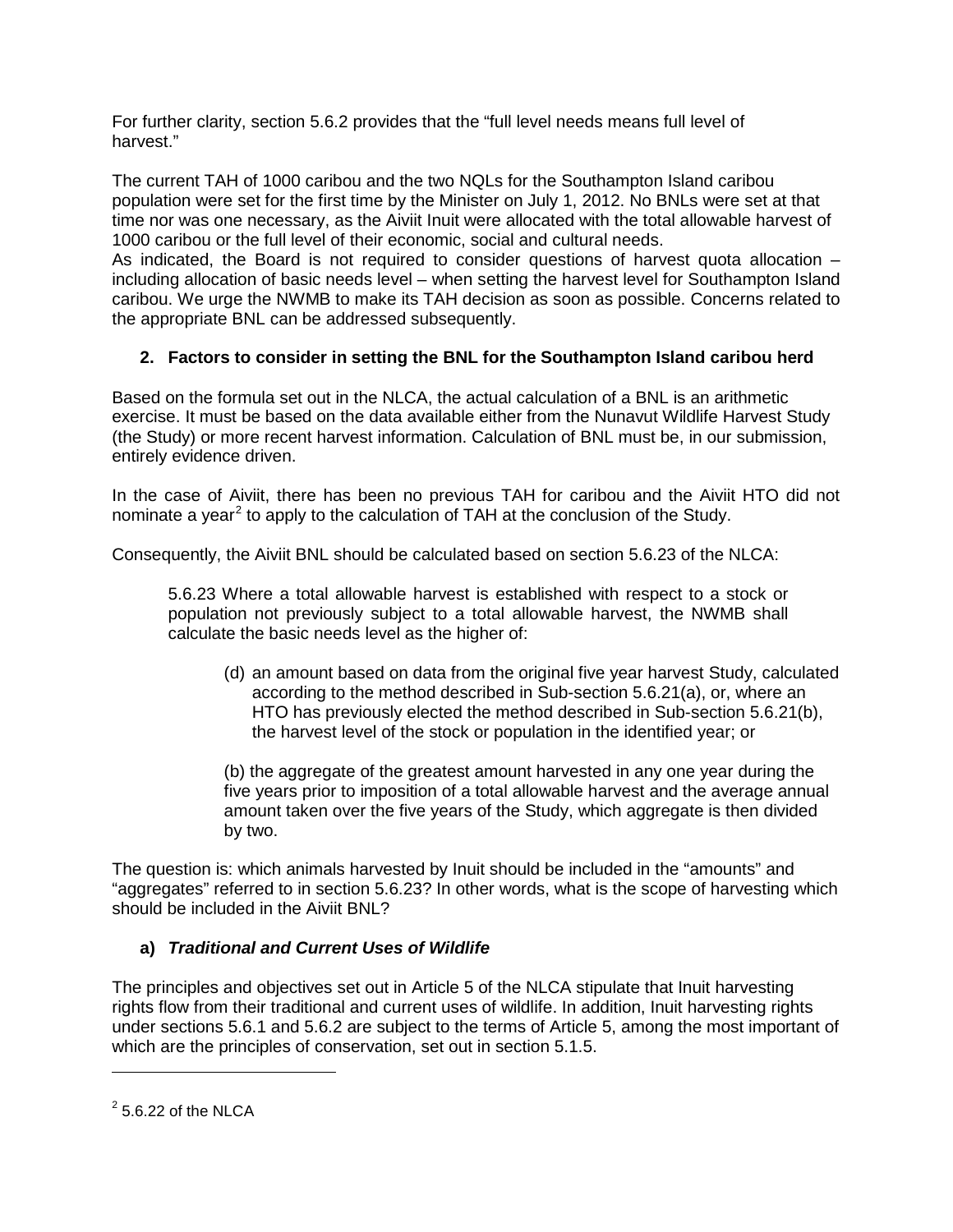More specifically, section 5.1.2 of the NLCA recognizes that "the legal rights of Inuit to harvest wildlife flow from their traditional and current use".<sup>[3](#page-10-0)</sup> In the DoE's view these uses should, as a starting point, be considered in the context of the regulatory regime and evidentiary basis of commercial harvesting at the time that the NLCA became law.

The objectives of Article 5, set out in section 5.1.3 of the NLCA call for the establishment of a system of rights, priorities and privileges for Inuit that will operate in a wildlife management system that "reflects the traditional and current levels, patterns and character of Inuit harvesting,"<sup>[4](#page-10-1)</sup> and "is subject to availability, as determined by the application of the principles of conservation, and taking into account the likely and actual increase in the population of Inuit, confers on Inuit rights to harvest wildlife sufficient to meet their basic needs, as adjusted as circumstances warrant".[5](#page-10-2)

Section 5.6.17 of the NLCA and the provisions addressing BNL clearly indicate that both TAH and BNL are to be established at the community or, if necessary, regional level. The harvest information available to the Board and the role granted to HTOs under Article 5 Part 7 of the NLCA also mitigate in favour of a local or community based approach to wildlife management.

In DoE's submission, any NWMB decision about a Southampton Island caribou TAH and BNL is unique and must be based on the facts, evidence and needs of the Inuit and HTOs involved in this particular harvest.

# **b)** *Nunavut Wildlife Harvest Study*

A review of the Study is of limited assistance in determining the scope of Southampton Island BNL in relation to other commercial harvesting because it includes only brief mention of Inuit commercial harvesting on Southampton Island during the study years.

Commercial caribou harvest estimates from 1993 until 2001 (the end of the Study) were made by DoE and are not reported and included in the Study.

At the time the NLCA became law, in 1993, commercial harvesting of caribou on Southampton Island was very limited. A history of the Southampton Island caribou harvest number from 1978- 2007 is provided in the attached **Appendix B.** The harvest numbers indicate that between 1978 and 1992 there was no commercial caribou harvesting on Southampton Island.

Thus, it is difficult to support an argument that harvests of Southampton Island caribou for commercial sale outside of the Nunavut Settlement Area should be included in the Aiviit BNL because there is no evidence that such harvesting formed part of either the traditional or current use of caribou by Aiviit Inuit in 1993.

## **c)** *Commercial harvest of caribou on Southampton Island*

From its inception, the commercial harvest of caribou on Southampton Island always operated as a fully regulated commercial operation and was closely managed by government. All of the commercial activities included in these operations were the responsibility of a company operating under a licence issued by government. More specifically, all sales of caribou were

 $\overline{a}$ 

 $3$  5.1.2(b) of the NLCA

<span id="page-10-1"></span><span id="page-10-0"></span> $4\overline{5.1.3(a)}$ (i) of the NLCA

<span id="page-10-2"></span> $5\overline{5.1.3(a)}$ (ii) of the NLCA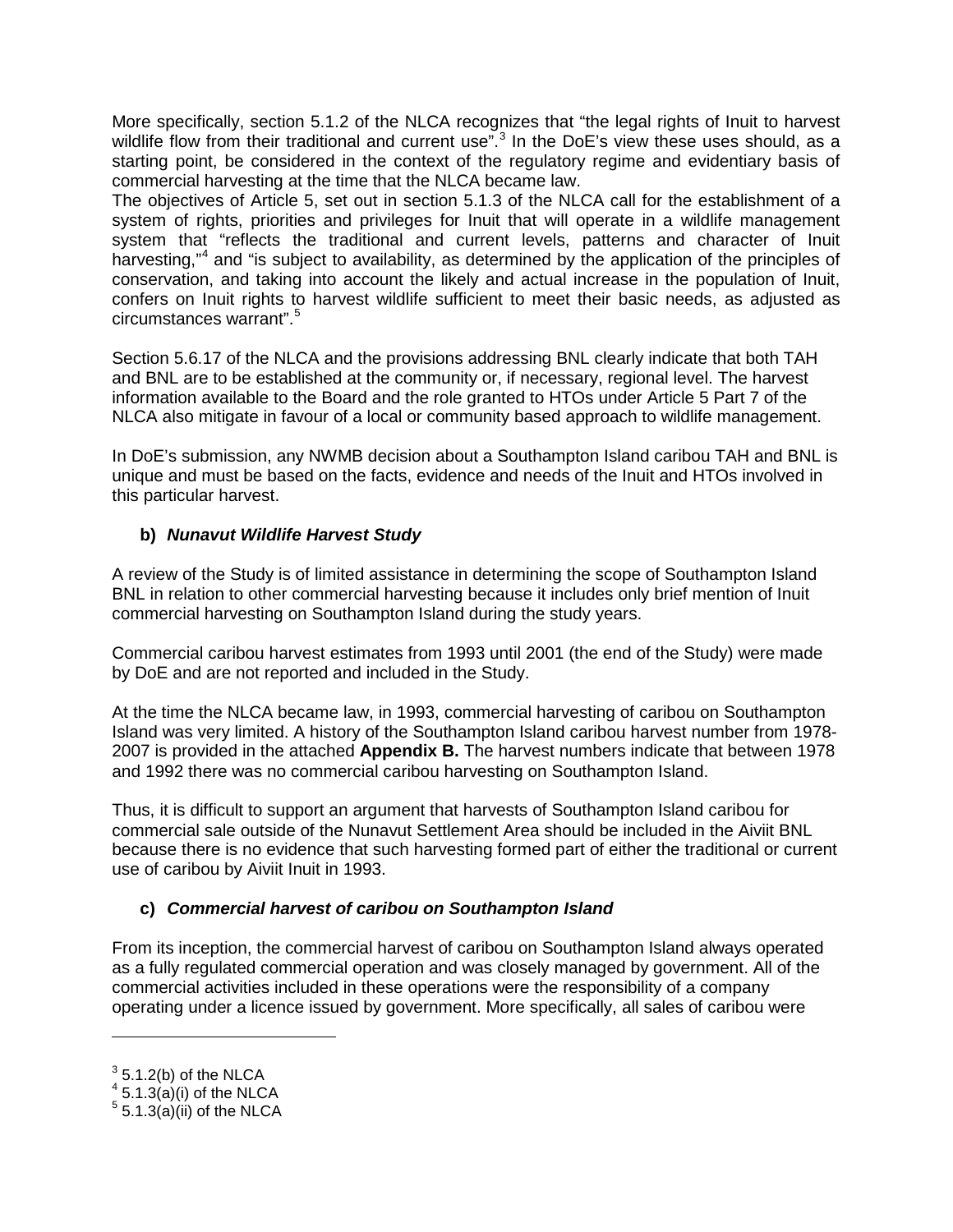conducted by companies licensed by the government. Inuit involved in these operations were employed as hunters. Aside from the hunting they had no involvement in this commercial operation.

This activity was not a traditional or current use of caribou by Inuit before 1993. The commercial caribou harvest on Southampton Island was sponsored by government and its costs were underwritten by government in years when no profit was made.

It is the DoE's submission, on these unique facts, that this is not the kind of harvesting which is intended to be included in a "basic needs" harvest under the NLCA. To be clear, this DoE submission is specific to these facts and driven by the evidence available in relation to the nature of the commercial caribou harvests on Southampton Island.

As a result, we suggest that there is little or no evidence from which the Board could draw the conclusion that traditional Inuit harvesting of Southampton caribou for food, social, cultural or local trade purposes included exporting caribou outside of Nunavut for commercial purposes.

We submit that the export market of caribou to Baffin Island communities is a recent development assisted by the availability of communication technology. This has resulted in increased usage of communication technology by hunters to sell caribou to Baffin Island communities. We see this as a component of the harvest which should be included in a BNL calculation because it is directed at inter-settlement trade.

#### *d) Adjusted Basic Needs Level does not include commercial harvests*

Although the NLCA does not specify what components of Inuit harvesting are included in BNL, the components of the ABNL are set out with precision in section 5.6.26.

5.6.26 The NWMB shall periodically review the basic needs level for each stock or population and determine whether an additional allocation is required to meet any or all of:

(a) increased consumption or use by Inuit;

(b) inter-settlement trade; and

© marketing for consumption or use in the Nunavut Settlement Area.

We note that an ABNL is intended to allow for increases of harvesting in order to satisfy changing Inuit needs. However, an ABNL does not include commercial harvests.

#### *e) Allocation of the surplus*

Once Inuit BNL or ABNL is satisfied, if there is still quota to be allocated, this "surplus" can be made available to other harvesters in a sequence set out in section 5.6.31 and determined by sections 5.6.32 through 5.6.40 of the NLCA.

5.6.31 The NWMB shall determine the allocation of the surplus in the following order and priority:

(a) to provide for personal consumption by other residents as described in Sections 5.6.32 to 5.6.37;

(b) to provide for the continuation of existing sports and other commercial operations as described in Section 5.6.38;

© to provide for economic ventures sponsored by HTOs and RWOs as described in Section 5.6.39; and

(d) to provide for other uses as described in Section 5.6.40.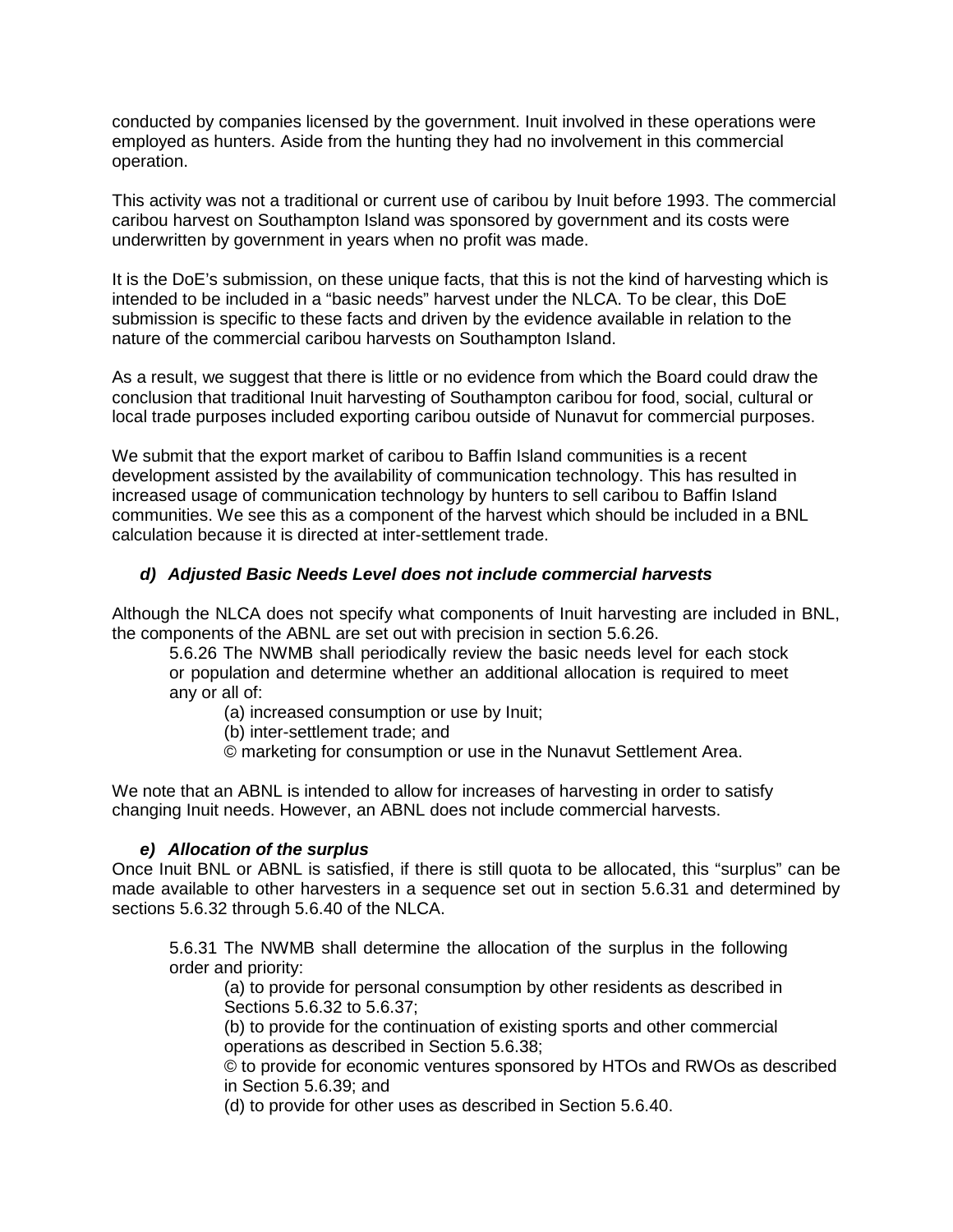We note that 5.6.39 provides for economic ventures, sports and other commercial operations by HTOs and Regional Wildlife Organizations (RWOs). We further note that section 5.6.40 also provides for commercial ventures based on a limited entry system in which Inuit are eligible to participate.

In this case, we defer consideration of the allocation of any TAH surplus until the NWMB identifies the surplus and specifies how it will be allocated.

## **3. Calculation of the regional basic needs level for the Southampton Island caribou**

#### *a. Commercial harvest program was discontinued in 2007*

NTI's submission to the NWMB dated November 18, 2013 (NTI's Submission) provides a proposed method of calculating the BNL that pools Inuit personal use harvest with the Government of Nunavut-supported commercial harvest program.

We note that the commercial harvest program supported and regulated by the GN existed as a mechanism to manage the number of caribou on the Island because there were no predators. To qualify for the program, the commercial operation or company must obtain a commercial wildlife licence from DoE and apply for tags directly from the Aiviit HTO. The company also made all arrangements to prepare for the sale of caribou outside the Nunavut Settlement Area. Inuit hunters were hired as employees or contractors by the company.

This program was discontinued in 2007. As provided in the attached **Appendix C**, commercial harvest of Southampton Island caribou population in 2009 and 2011 was marketed for sale only within the Nunavut Settlement Area.

We submit that this program showed the limited entry system for commercial ventures to harvest Southampton Island caribou for sale outside the Nunavut Settlement Area.

Therefore, we respectfully disagree with NTI's proposed method of BNL calculation which does not distinguish between the commercial harvest in 2007 that was marketed for sale outside the Nunavut Settlement Area pursuant to a limited entry system and the harvest that was marketed for sale as inter-settlement trade in the subsequent years.

## *b. DoE's proposed calculation of BNL for the Southampton Island caribou*

The Government of Nunavut recognizes the Board's jurisdiction for striking a basic needs level in accordance with the NLCA and provides the following BNL calculation for illustrative purposes only.

According to the NLCA, the BNL must be based on the higher of the calculations set out in NLCA 5.6.23(a) or (b). Only animals harvested during the Nunavut Harvest Study period (1997 through 2001) are considered in the s.5.6.23 (a) BNL calculation. In the 5.6.23(b) calculation data from the five years before the imposition of the interim TAH, and data from the Harvest Study are used.

DoE's BNL calculation on the basis of section 5.6.23 is provided in the attached **Appendix A**.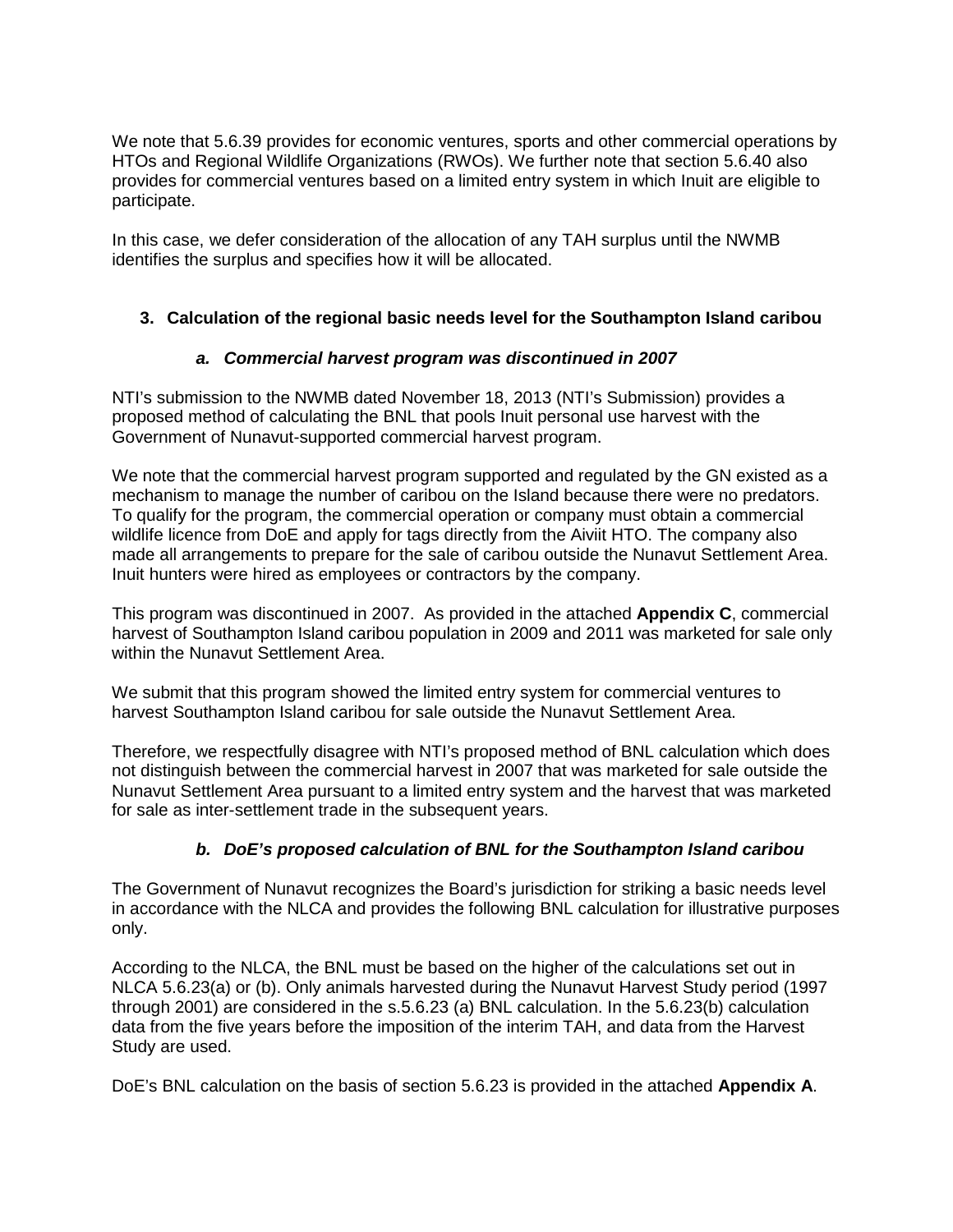#### *BNL calculation under 5.6.23 (a):*

- The calculation pursuant to subsection 5.6.23 (a) of the NLCA resulted in a BNL of 1705/ year.
- DoE's position is that the calculation should be based on the harvest number recorded in the Harvest Study. The commercial harvest statistics recorded in Table 1, Appendix A were not reported in the Harvest Study; these were provided by DoE.
- As indicated, commercial harvesting for sale of Southampton Island caribou outside of the Nunavut Settlement area was conducted by commercial operations licensed by government. Specifically, the commercial caribou harvest on Southampton Island was sponsored by a government program and its costs were underwritten by government in years when no profit was made. This program was discontinued in 2007.

#### *BNL calculation under 5.6.23 (b):*

- The calculation pursuant to subsection 5.6.23 a) using he five year period before the imposition of the interim TAH resulted in the BNL of 1,906 / year.
- According to Table 2, Appendix A, the combined subsistence and commercial harvest statistics for the Southampton Island caribou herd recorded during five year period of 2007-2011 is highest in 2009. In that year, 2,343 animals were harvested.
- While the government sponsored program for commercial harvesting of caribou for sale outside the Nunavut Settlement Area ended in 2007, evidence shows that Southampton Island caribou were harvested for sale within the Nunavut settlement in 2009 and 2011. As a result, DoE's position is that 2009 is the appropriate year to use for the calculation under this section.

DoE submits that the total of 1,906 caribou constitutes the higher of the BNL calculation for the Southampton Island caribou pursuant to section 5.6.23 of the NLCA.

## **4. Proposal for NWMB decisions**

Given the above, we request that the Board make the following resolutions:

- That the TAH for the Southampton Island caribou be set at 800**;**
- That the TAH remain in place until such time as new information becomes available.
- That according to Section 5.6.23 of the NLCA, the BNL for the Southampton Island caribou is calculated as set out above;
- That according to Section 5.6.20 of the NLCA, where the TAH is equal to or less than the BNL, Aiviit Inuit shall have the right to the entire TAH of the Southampton Island caribou, being 800 for the 2014-2015 harvesting season and on-going;
- That according to section 5.6.48, non-quota limitations shall be established to conserve the Southampton Island caribou herd by prohibiting harvest of any and all mature bulls and any and all cow/calf pairs across the Baffin Island.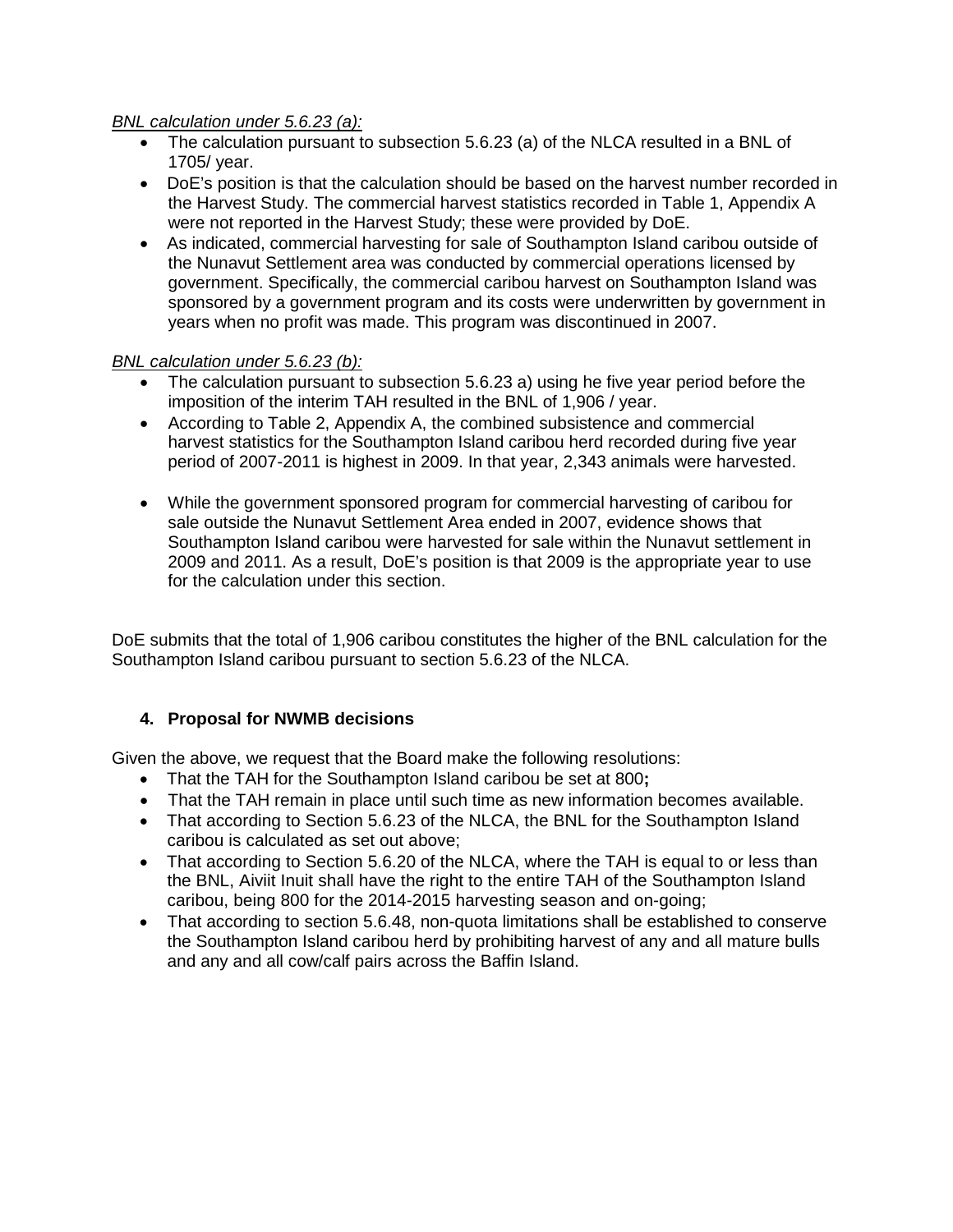#### **APPENDIX A: BNL Calculations for Southampton Island caribou population as per Section 5.6.23 of the NLCA** (For illustrative purposes only)

# **1) 5.6.23 (a)**

- *BNL = 1705* as per NLCA 5.6.21 (a)
- "Greatest amount harvested in any one year during the Study" = 1940
- "Average annual amount harvested over the five years of the Study" = 1470
- $(1940 + 1470)/2 = 1705$
- As per NLCA 5.6.21 (b), Coral Harbour HTO did not nominate a specific year of the NWMB Harvest Study to be used in the calculation of the BNL (at least to our knowledge).

**Table 1**- Combined subsistence and commercial harvest statistics for the Southampton Island caribou herd for the community of Coral Harbour recorded during the five year (1997-2001) Nunavut Wildlife Harvest Study. Commercial harvest records for the same period were compiled by Department of Environment, Government of Nunavut and provided in Table 1 of the Southampton Island Barren- ground Caribou Population Management Plan 2011-2013.

| <b>NWMB</b>       | Community     | <b>Species</b>    | Subsistence | Commercial | Total harvest |
|-------------------|---------------|-------------------|-------------|------------|---------------|
| <b>Harvest</b>    |               |                   | harvest     | lharvest   |               |
| <b>Study Year</b> |               |                   | (NWMB)      | (DoE)      |               |
| 1996              | Coral Harbour | Caribou           | 1376        | 1839       | 3215          |
| 1997              | Coral Harbour | Caribou           | 1213        | 3365       | 4578          |
| 1998              | Coral Harbour | Caribou           | 1940        | 2956       | 4896          |
| 1999              | Coral Harbour | Caribou           | 1693        | 1094       | 2787          |
| 2000              | Coral Harbour | Caribou           | 1128        | 2166       | 3294          |
|                   |               | 5 Yr Average      | 1470        |            | 3754          |
|                   |               | <b>Greatest 1</b> | 1940        |            | 4896          |

## **2) 5.6.23 (b)**

- *BNL = 1906* as per NLCA 5.6.23 (b)
- "Greatest amount harvested in any one year during the five years prior to imposition of a total allowable harvest" is = 2343
- "Average annual amount taken over the five years of the Study" = 1470
- $(2343 + 1470)/2 = 1906$

<sup>1</sup> Table 1 of the Southampton Island Barren-ground Caribou Population Management Plan 2011-2013

<sup>&</sup>lt;sup>2</sup> Table 1 Coral-Harbour-Harvest-Information-2007-2011-Caribou\_Final\_Eng.pdf provided as an NWMB relevantdocument on the NWMB website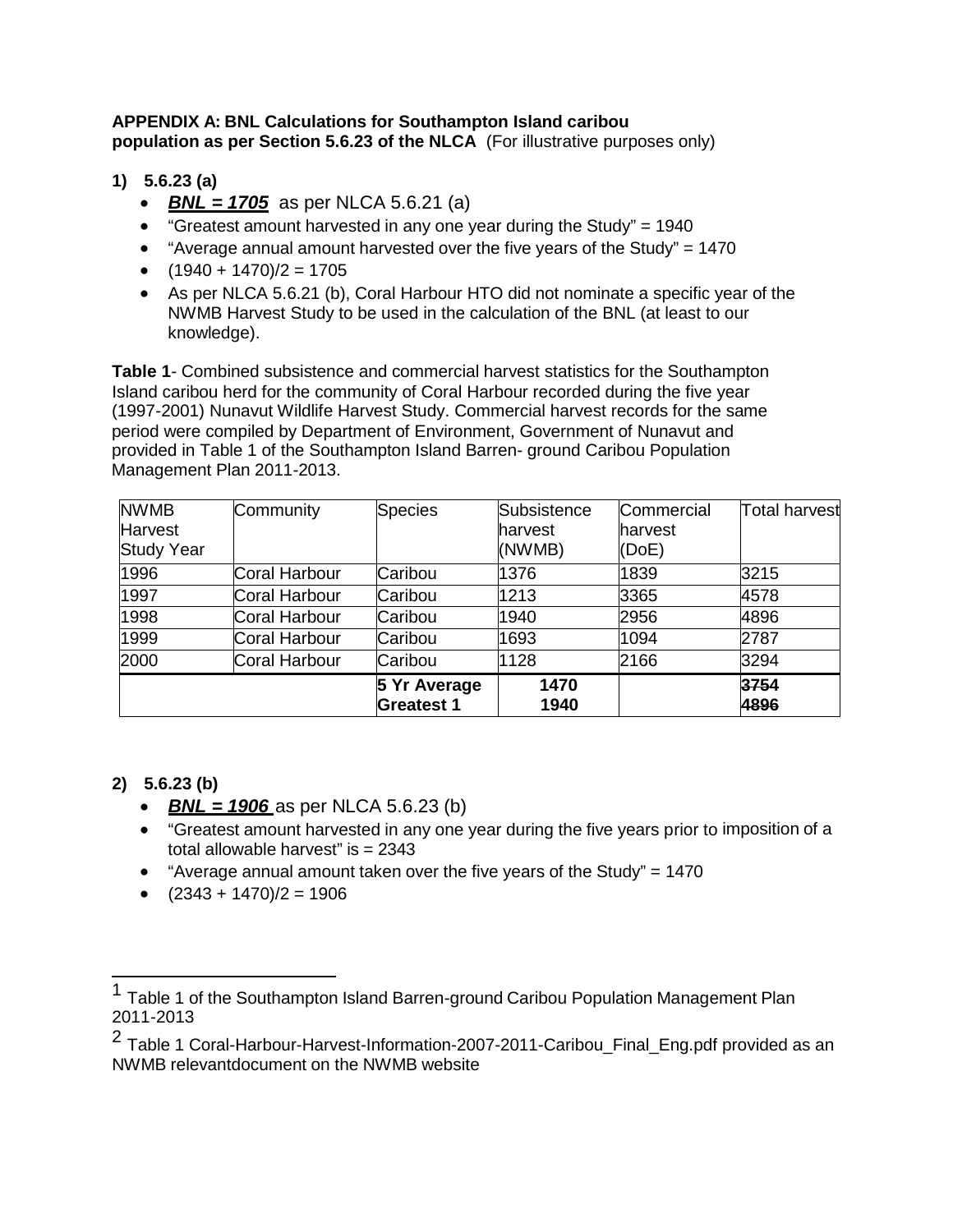**Table 2**- Combined subsistence and commercial harvest statistics for the Southampton Island caribou herd for the community of Coral Harbour recorded during five year period of 2007-2011 based on best available evidence available from Department of Environment, Government of Nunavut. The 2007 commercial harvest was marketed outside the Nunavut Settlement Area. The commercial harvest in 2009 and 2011 was marketed within Nunavut.

| <b>NWMB</b><br><b>Harvest</b><br><b>Study Year</b> | Community     | <b>Species</b>            | Subsistence<br>harvest<br>(DoE) | Commercial<br>lharvest<br>(DoE) | <b>Total harvest</b> |
|----------------------------------------------------|---------------|---------------------------|---------------------------------|---------------------------------|----------------------|
| 2007                                               | Coral Harbour | Caribou                   | 2000 <sup>1</sup>               | $2575^1$                        | 4575                 |
| 2008                                               | Coral Harbour | Caribou                   | $1500^2$                        | $\rm{b}^2$                      | 1500                 |
| 2009                                               | Coral Harbour | Caribou                   | $1500^2$                        | $843^2$                         | 2343                 |
| 2010                                               | Coral Harbour | Caribou                   | $1500^2$                        | 0 <sup>2</sup>                  | 2000                 |
| 2011                                               | Coral Harbour | Caribou                   | $1128^3$                        | $1180^{3}$                      | 2308                 |
|                                                    |               |                           |                                 |                                 |                      |
|                                                    |               | <b>Greatest 1</b><br>year |                                 |                                 | 4575<br>2343         |

**3) 5.6.23 … take the higher value of 5.6.23 (a) and 5.6.23 (b) = 1906/year.**

<sup>3</sup> Table 2 of the Southampton Island Barren-ground Caribou Population Management Plan 2011-2013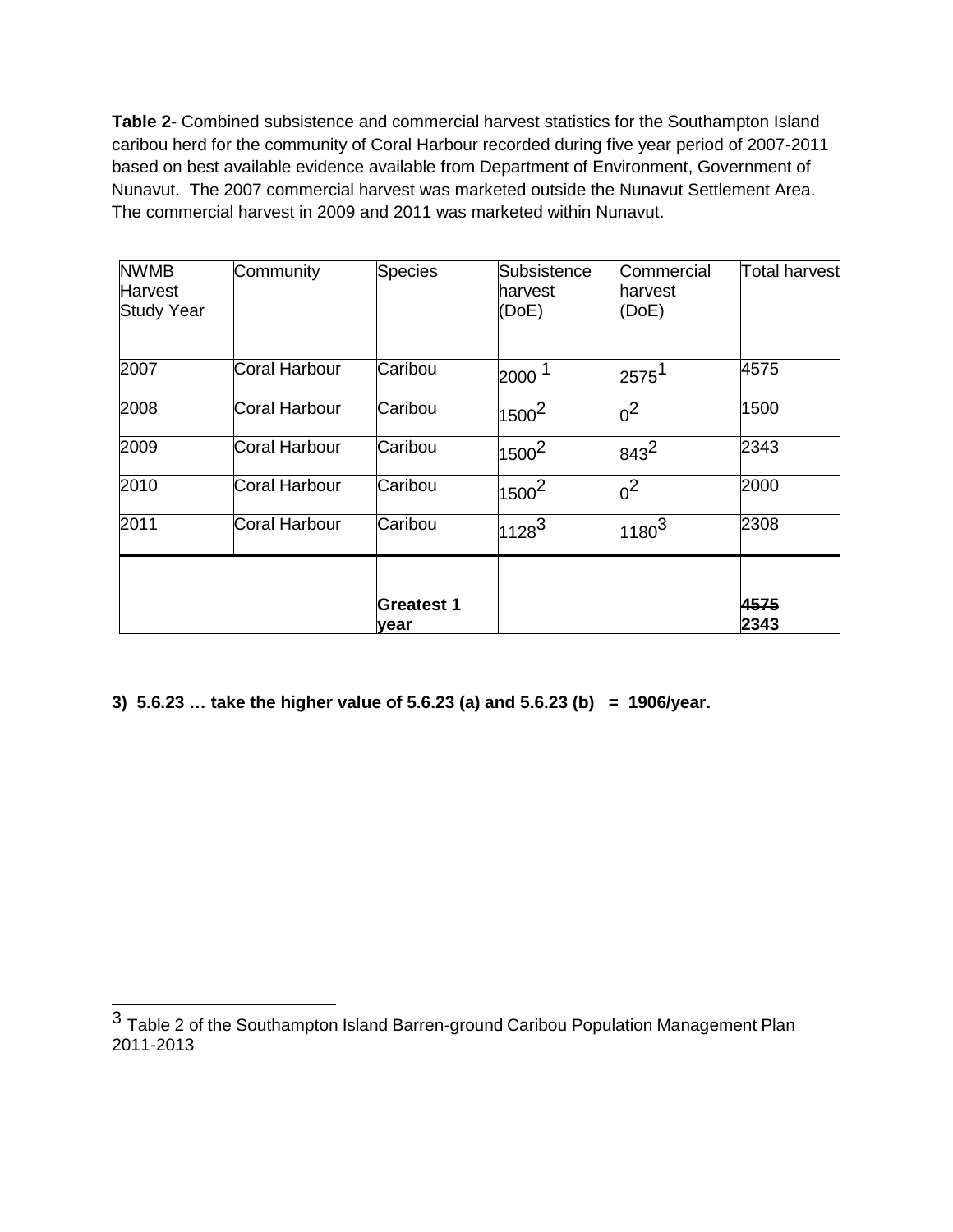## **Appendix B**

|             | <b>Actual Harvest</b> |                                       |                        |                      |                |                 |                  |                |                                     |
|-------------|-----------------------|---------------------------------------|------------------------|----------------------|----------------|-----------------|------------------|----------------|-------------------------------------|
|             |                       | <b>Subsistence (Values Estimated)</b> |                        |                      | Commercial     |                 |                  |                |                                     |
| <b>YEAR</b> | Female (#)            | <b>Male</b><br>Ð                      | (estimated)<br>Unknown | (estimated)<br>Total | Female $(f)$   | Male $(\sharp)$ | <b>Unknown</b>   | Total $(\#)$   | <b>Total Harvest</b><br>(Estimated) |
| 1978        | $\mathbf{0}$          | 25                                    | $\mathbf{0}$           | 25                   | $\mathbf{0}$   | $\mathbf{0}$    | $\mathbf{0}$     | $\mathbf{0}$   | 25                                  |
| 1979        | $\overline{0}$        | 50                                    | $\mathbf{0}$           | 50                   | $\bf{0}$       | $\bf{0}$        | $\overline{0}$   | $\bf{0}$       | 50                                  |
| 1980        | $\overline{0}$        | 50                                    | 0                      | 50                   | 0              | 0               | $\mathbf{0}$     | $\theta$       | 50                                  |
| 1981        | $\overline{0}$        | 50                                    | $\overline{0}$         | 50                   | $\mathbf{0}$   | $\overline{0}$  | $\overline{0}$   | $\theta$       | 50                                  |
| 1982        | $\overline{0}$        | 50                                    | 0                      | 50                   | $\mathbf{0}$   | 0               | $\overline{0}$   | $\bf{0}$       | 50                                  |
| 1983        | 20                    | 50                                    | $\mathbf 0$            | 50                   | $\mathbf{0}$   | $\overline{0}$  | $\overline{0}$   | $\overline{0}$ | 50                                  |
| 1984        | 20                    | 50                                    | $\bf{0}$               | 50                   | $\mathbf{0}$   | $\overline{0}$  | $\bf{0}$         | $\theta$       | 50                                  |
| 1985        | 20                    | 50                                    | $\overline{0}$         | 50                   | $\mathbf{0}$   | $\mathbf{0}$    | $\overline{0}$   | $\mathbf{0}$   | 50                                  |
| 1986        | 20                    | 50                                    | $\overline{0}$         | 50                   | $\mathbf{0}$   | $\overline{0}$  | $\overline{0}$   | $\mathbf{0}$   | 50                                  |
| 1987        | 50                    | 250                                   | $\bf{0}$               | 250                  | $\mathbf{0}$   | $\overline{0}$  | $\overline{0}$   | $\bf{0}$       | 250                                 |
| 1988        | $\bf{0}$              | 300                                   | $\overline{0}$         | 300                  | $\mathbf{0}$   | 0               | $\bf{0}$         | $\mathbf 0$    | 300                                 |
| 1989        | 100                   | 300                                   | $\mathbf{0}$           | 300                  | $\mathbf{0}$   | $\overline{0}$  | $\overline{0}$   | $\theta$       | 300                                 |
| 1990        | $\overline{0}$        | 400                                   | $\overline{0}$         | 400                  | $\overline{0}$ | Ö               | $\overline{0}$   | $\overline{0}$ | 400                                 |
| 1991        | $\overline{0}$        | 400                                   | $\overline{0}$         | 400                  | $\mathbf{0}$   | $\overline{0}$  | $\overline{0}$   | $\mathbf{0}$   | 400                                 |
| 1992        | $\mathbf{0}$          | 400                                   | $\overline{0}$         | 400                  | $\theta$       | $\mathbf{0}$    | $\overline{0}$   | $\theta$       | 400                                 |
| 1993        |                       |                                       | 500                    | 500                  |                |                 | 5                | 5              | 505                                 |
| 1994        |                       |                                       | 500                    | 500                  |                |                 | 1,000            | 1,000          | 1,500                               |
| 1995        |                       |                                       | 1,000                  | 1,000                |                |                 | 2,356            | 2,356          | 3,356                               |
| 1996        |                       |                                       | 1,000                  | 1,000                |                |                 | 1,839            | 1,839          | 2,839                               |
| 1997        |                       |                                       | 1,500                  | 1,500                | 2,356          | 1,009           | $\boldsymbol{0}$ | 3,365          | 4,865                               |
| 1998        |                       |                                       | 1,500                  | 1,500                | 2,069          | 887             | 0                | 2,956          | 4,456                               |
| 1999        |                       |                                       | 1,500                  | 1,500                | 514            | 580             | $\overline{0}$   | 1,094          | 2,594                               |
| 2000        |                       |                                       | 1,500                  | 1,500                | 1,170          | 996             | $\mathbf{0}$     | 2,166          | 3,666                               |
| 2001        |                       |                                       | 2,000                  | 2.000                | 2,070          | 1,626           | $\bf{0}$         | 3,696          | 5,696                               |
| 2002        |                       |                                       | 2,000                  | 2,000                | 959            | 2,875           | $\overline{0}$   | 3,834          | 5,834                               |
| 2003        |                       |                                       | 2,000                  | 2,000                | 3,403          | 1,602           | $\mathbf{0}$     | 5,005          | 7,005                               |
| 2004        |                       |                                       | 2,000                  | 2,000                |                |                 | 3,200            | 3,200          | 5,200                               |
| 2005        |                       |                                       | 2,000                  | 2,000                | 2,766          | 1,272           | $\overline{0}$   | 4,038          | 6,038                               |
| 2006        |                       |                                       | 2,000                  | 2,000                | 2,892          | 1,136           | $\mathbf{0}$     | 4,028          | 6,028                               |
| 2007        |                       |                                       | 2.000                  | 2,000                | 1,446          | 1,129           | $\bf{0}$         | 2,575          | 4,575                               |
|             |                       | <b>Grand Totals</b>                   |                        | 25,475               |                |                 |                  | 41,157         | 66,632                              |

**Figure 1** – Table 1 from the Southampton Island Barren-ground Caribou Management Plan 2011-2013. A brief history of the Southampton Island harvest including actual commercial harvest and estimated subsistence harvest (subsistence harvest estimated using government reports, HTO correspondence and personal communications with wildlife staff).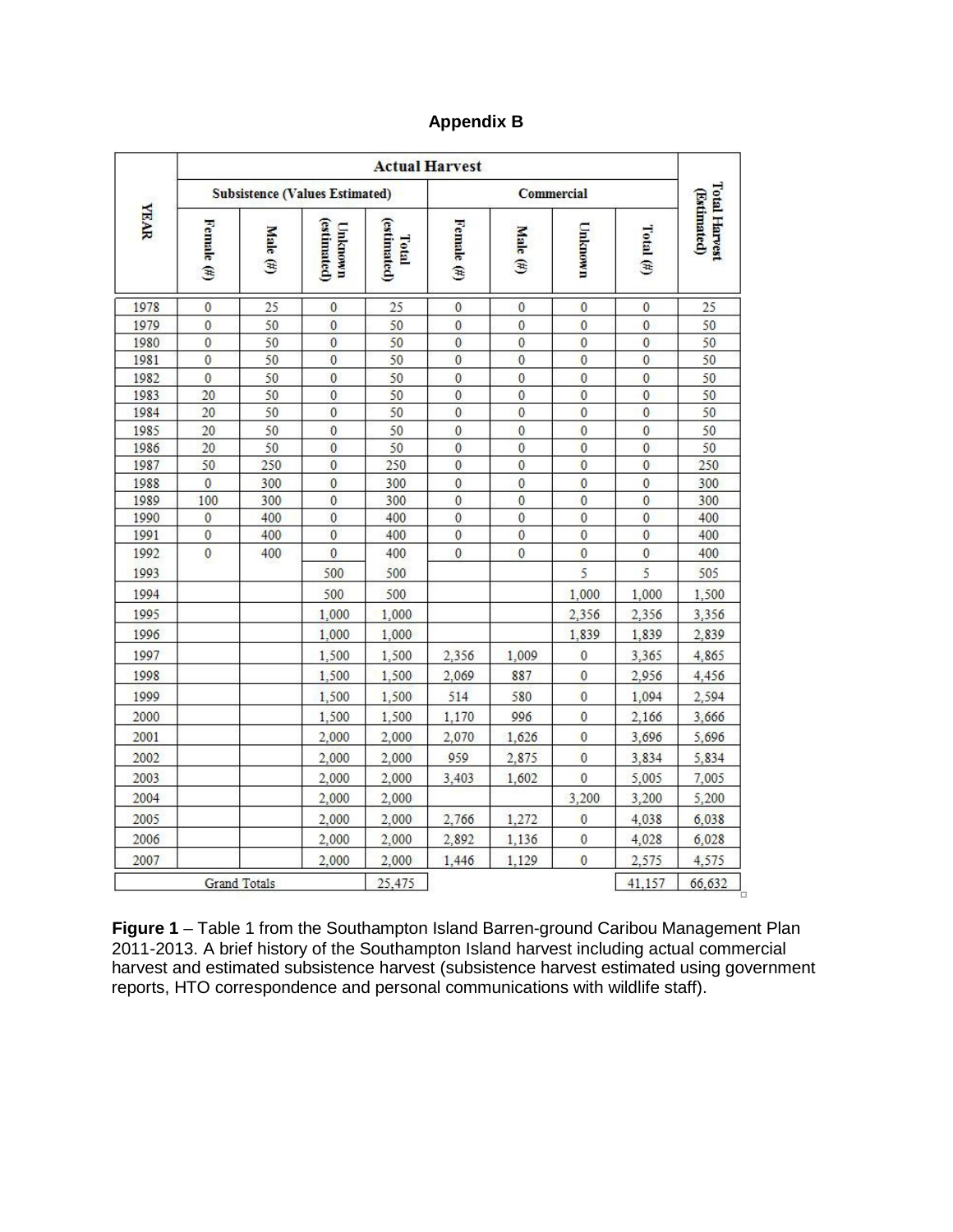#### **Appendix C**

| Year | <b>Number of caribou</b><br>harvested -<br><b>COMMERCIAL<sup>1</sup></b> | <b>Estimated ** number of</b><br>caribou harvested -<br><b>NON-COMMERCIAL</b><br><b>HARVEST<sup>1</sup></b> | <b>Estimated ** number of</b><br>caribou harvested -<br><b>TOTAL</b> |
|------|--------------------------------------------------------------------------|-------------------------------------------------------------------------------------------------------------|----------------------------------------------------------------------|
| 2007 | 2.575                                                                    | $1,500***$                                                                                                  | $4,075***$                                                           |
| 2008 | $0*$                                                                     | 1,500                                                                                                       | 1,500                                                                |
| 2009 | 843                                                                      | 1,500                                                                                                       | 2,343                                                                |
| 2010 | $^*$                                                                     | 1,500                                                                                                       | 1,500                                                                |
| 2011 | $^*$                                                                     | 1,500                                                                                                       | 1,500                                                                |

**Figure 3** – Table 1 from the NWMB relevant document titled Coral-Harbour-Harvest-Info-2007-2011- (Caribou)\_Final\_Eng.pdf. Number of Southampton Island caribou harvested between 2007-2011.

\* A moratorium on commercial harvest was imposed in these years. In 2008, the Government of Nunavut recommended stopping commercial harvest because of concern over the spread of brucellosis and its negative effects on Southampton Island caribou. The commercial harvest in 2009 is by local hunters marketed within Nunavut, not the meat plant commercial harvest marketed out of Nunavut in 2007. In 2010 and 2011, the commercial harvest moratoria were introduced because survey estimates suggested low population numbers. (Source: Mitch Campbell, Regional Wildlife Biologist, Government of Nunavut, personal communication)

\*\* The Government of Nunavut Department of Environment does not have records of exact numbers of caribou harvested for non-commercial purposes. The numbers indicated in the table are the estimates used in by the Government of Nunavut Department of Environment, and are based on the data from the Nunavut Wildlife Harvest Study for harvest levels between

1996-2001 (average over this time span was 1,470 caribou harvested per year). (Source: Mitch Campbell, Regional Wildlife

Biologist, Government of Nunavut, personal communication)

\*\*\* For 2007 the Government of Nunavut has used a non-commercial harvest estimate of 1,500 animals. In the Southampton Island Barren-ground Caribou Population Management Plan 2011-2013 (Management Plan) the non-commercial harvest is estimated to be 2,000 animals for the year 2007 (Table 1, page 12). This discrepancy may be due to the use of different sources. The Harvest Study was used to provide the Government of Nunavut's estimate while the sources used in the Management Plan include government reports, Hunters and Trappers Organization correspondence, and personal communications with wildlife staff. If the noncommercial harvest estimate for the Management Plan was used, the "Estimated number of caribou harvested

– Total" for 2007 would be 4,575.

<sup>1</sup>Source: Mitch Campbell, Regional Wildlife Biologist, Government of Nunavut, personal communication